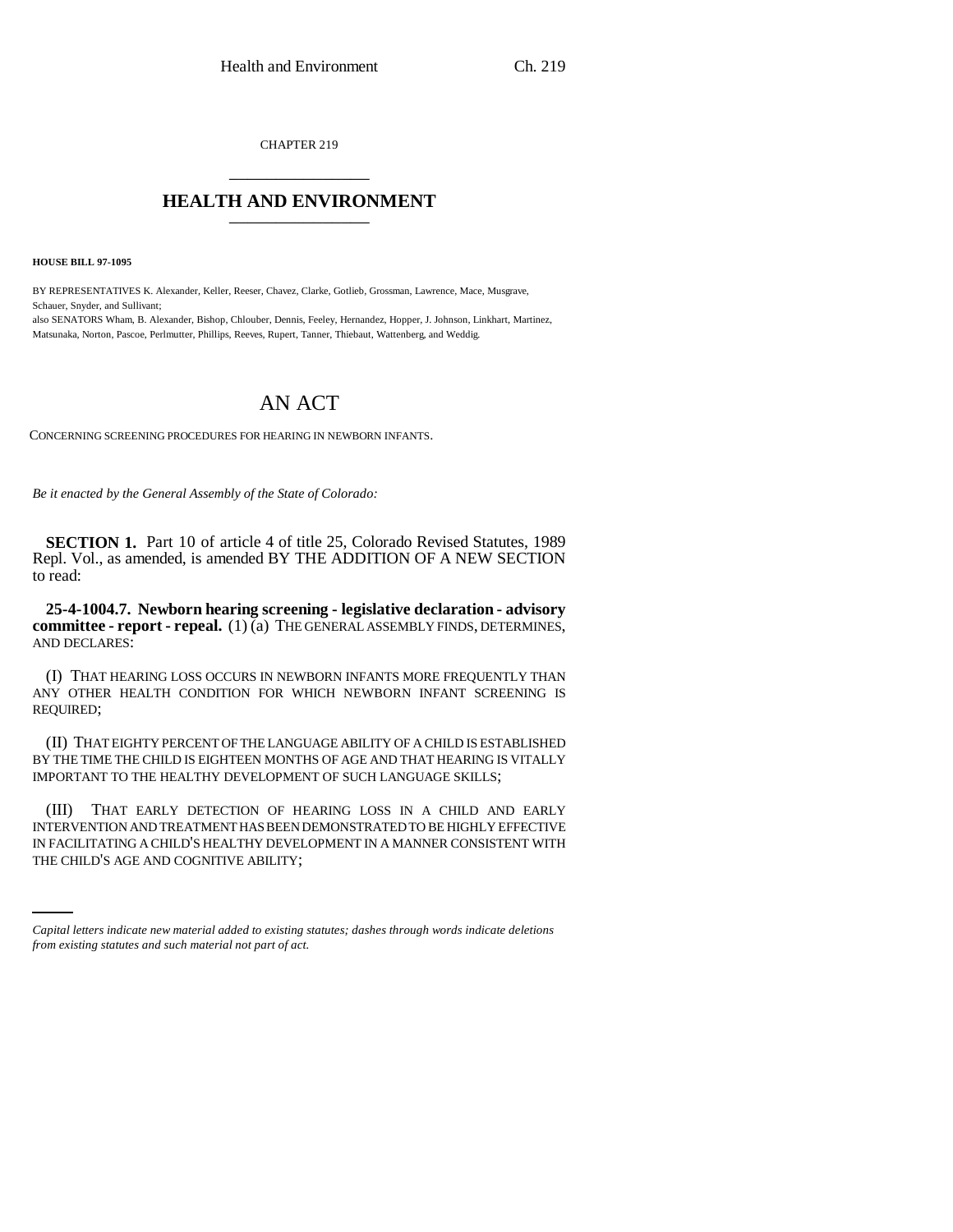(IV) THAT CHILDREN WITH HEARING LOSS WHO DO NOT RECEIVE SUCH EARLY INTERVENTION AND TREATMENT FREQUENTLY REQUIRE SPECIAL EDUCATIONAL SERVICES AND THAT SUCH SERVICES ARE PUBLICLY FUNDED FOR THE VAST MAJORITY OF CHILDREN WITH HEARING NEEDS IN THE STATE;

(V) THAT APPROPRIATE TESTING AND IDENTIFICATION OF NEWBORN INFANTS WITH HEARING LOSS WILL FACILITATE EARLY INTERVENTION AND TREATMENT AND MAY THEREFORE SERVE THE PUBLIC PURPOSES OF PROMOTING THE HEALTHY DEVELOPMENT OF CHILDREN AND REDUCING PUBLIC EXPENDITURE; AND

(VI) THAT CONSUMERS SHOULD BE ENTITLED TO KNOW WHETHER THE HOSPITAL AT WHICH THEY CHOOSE TO DELIVER THEIR INFANT PROVIDES NEWBORN HEARING SCREENING.

(b) FOR THESE REASONS THE GENERAL ASSEMBLY HEREBY DETERMINES THAT IT WOULD BE BENEFICIAL AND IN THE BEST INTERESTS OF THE DEVELOPMENT OF THE CHILDREN OF THE STATE OF COLORADO THAT NEWBORN INFANTS' HEARING BE SCREENED.

(2) (a) (I) THERE IS HEREBY ESTABLISHED AN ADVISORY COMMITTEE ON HEARING IN NEWBORN INFANTS FOR THE PURPOSE OF COLLECTING THE INFORMATIONAL DATA SPECIFIED IN PARAGRAPH (b) OF SUBSECTION (3) OF THIS SECTION AND REPORTING SUCH INFORMATION TO THE GENERAL ASSEMBLY BY DECEMBER 1,1998, AND FOR THE PURPOSE OF PROVIDING RECOMMENDATIONS TO HOSPITALS, OTHER HEALTH CARE INSTITUTIONS, THE DEPARTMENT OF PUBLIC HEALTH AND ENVIRONMENT, AND THE PUBLIC CONCERNING, BUT NOT NECESSARILY LIMITED TO, THE FOLLOWING:

(A) APPROPRIATE METHODOLOGIES TO BE IMPLEMENTED FOR HEARING SCREENING OF NEWBORN INFANTS, WHICH METHODOLOGIES SHALL BE OBJECTIVE AND PHYSIOLOGICALLY BASED AND WHICH SHALL NOT INCLUDE A REQUIREMENT THAT THE INITIAL NEWBORN HEARING SCREENING BE PERFORMED BY AN AUDIOLOGIST;

(B) THE NUMBER OF BIRTHS SUFFICIENT TO QUALIFY A HOSPITAL OR HEALTH INSTITUTION TO ARRANGE OTHERWISE FOR HEARING SCREENINGS; AND

(C) GUIDELINES FOR REPORTING AND THE MEANS TO ASSURE THAT IDENTIFIED CHILDREN RECEIVE REFERRAL FOR APPROPRIATE FOLLOW-UP SERVICES.

(II) THE ADVISORY COMMITTEE ON HEARING IN NEWBORN INFANTS SHALL CONSIST OF AT LEAST SEVEN MEMBERS WHO SHALL BE APPOINTED BY THE EXECUTIVE DIRECTOR OF THE DEPARTMENT OF PUBLIC HEALTH AND ENVIRONMENT. MEMBERS APPOINTED TO THE COMMITTEE SHALL HAVE TRAINING, EXPERIENCE, OR INTEREST IN THE AREA OF HEARING CONDITIONS IN CHILDREN.

(III) THE MEMBERS OF THE ADVISORY COMMITTEE ON HEARING IN NEWBORN INFANTS SHALL SERVE WITHOUT COMPENSATION.

(IV) THE ADVISORY COMMITTEE ON HEARING IN NEWBORN INFANTS SHALL MEET AS OFTEN AS NECESSARY TO COLLECT THE INFORMATION NECESSARY AND REPORT TO THE GENERAL ASSEMBLY BY DECEMBER 1, 1998, AND TO DEVELOP AND MAKE THE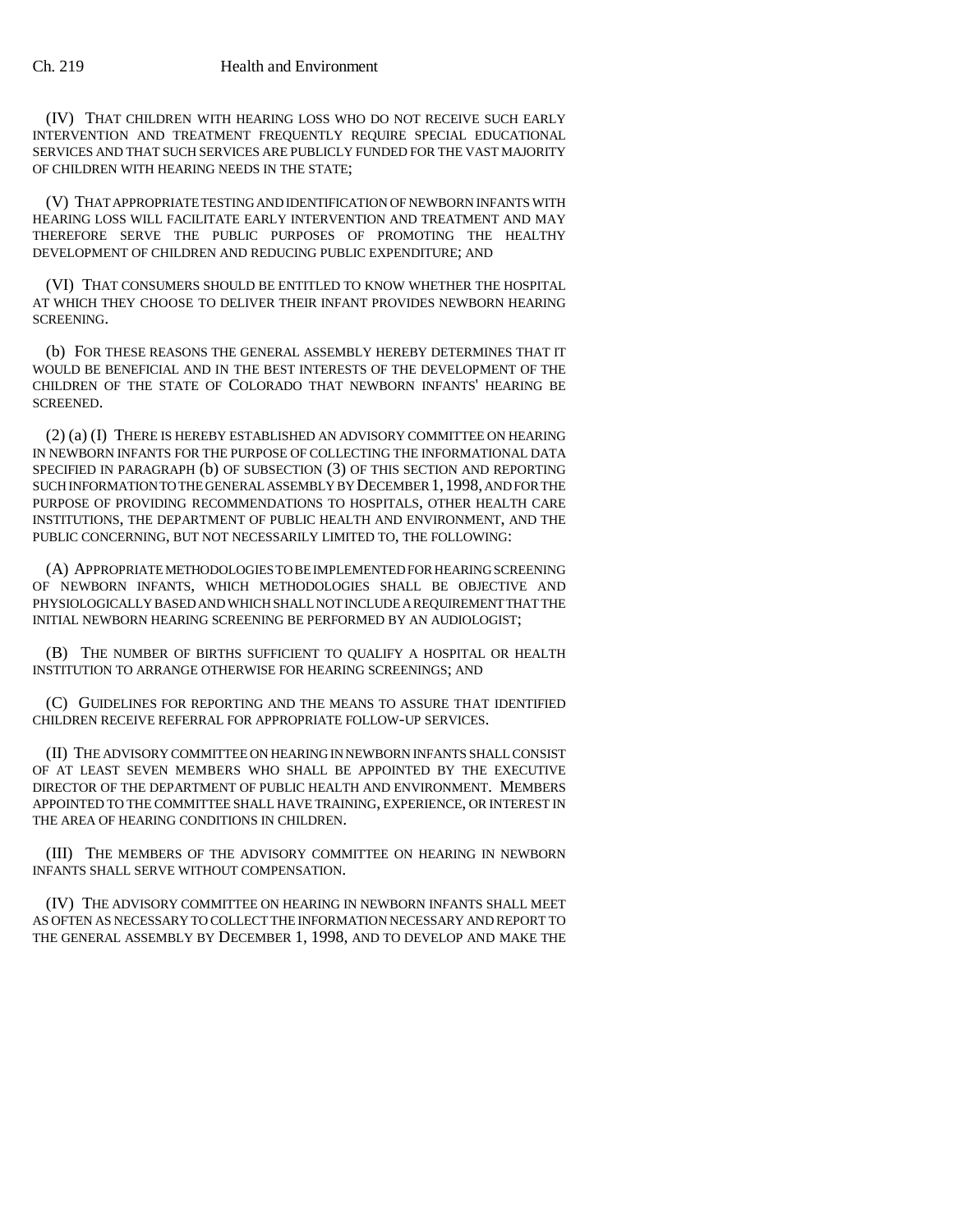RECOMMENDATIONS SPECIFIED IN SUBPARAGRAPH (I) OF THIS PARAGRAPH (a) IN A SUFFICIENTLY TIMELY MANNER TO ALLOW FOR STATEWIDE HEARING SCREENING OF NEWBORN INFANTS BY JULY 1, 1999.

(b) THIS SUBSECTION (2) IS REPEALED, EFFECTIVE JULY 1, 2005.

(3) (a) IT IS THE INTENT OF THE GENERAL ASSEMBLY THAT BY JULY 1, 1999, NEWBORN HEARING SCREENING BE CONDUCTED ON NO FEWER THAN EIGHTY-FIVE PERCENT OF THE INFANTS BORN IN HOSPITALS, USING PROCEDURES RECOMMENDED BY THE ADVISORY COMMITTEE ON HEARING IN NEWBORN INFANTS, CREATED IN SUBSECTION (2) OF THIS SECTION. TOWARD THAT END, ON AND AFTER JULY 1, 1997, EVERY LICENSED OR CERTIFIED HOSPITAL SHALL EDUCATE THE PARENTS OF INFANTS BORN IN SUCH HOSPITALS OF THE IMPORTANCE OF SCREENING THE HEARING OF NEWBORN INFANTS AND FOLLOW-UP CARE. EDUCATION SHALL NOT BE CONSIDERED A SUBSTITUTE FOR THE HEARING SCREENING DESCRIBED IN THIS SECTION. EVERY LICENSED OR CERTIFIED HOSPITAL SHALL REPORT ANNUALLY TO THE ADVISORY COMMITTEE CONCERNING THE FOLLOWING:

(I) THE NUMBER OF INFANTS BORN IN THE HOSPITAL;

(II) THE NUMBER OF INFANTS SCREENED;

(III) THE NUMBER OF INFANTS WHO PASSED THE SCREENING, IF ADMINISTERED; AND

(IV) THE NUMBER OF INFANTS WHO DID NOT PASS THE SCREENING, IF ADMINISTERED.

(b) THE ADVISORY COMMITTEE ON HEARING IN NEWBORN INFANTS SHALL DETERMINE WHICH HOSPITALS OR OTHER HEALTH CARE INSTITUTIONS IN THE STATE OF COLORADO ARE ADMINISTERING HEARING SCREENING TO NEWBORN INFANTS ON A VOLUNTARY BASIS AND THE NUMBER OF INFANTS SCREENED. THE ADVISORY COMMITTEE ON HEARING IN NEWBORN INFANTS SHALL REPORT TO THE GENERAL ASSEMBLY BY DECEMBER 1, 1998, CONCERNING THE FOLLOWING:

(I) THE NUMBER OF HOSPITALS AND OTHER HEALTH CARE INSTITUTIONS ADMINISTERING SUCH VOLUNTARY SCREENINGS;

(II) THE NUMBER OF NEWBORN INFANTS SCREENED AS COMPARED TO THE TOTAL NUMBER OF INFANTS BORN IN SUCH HOSPITALS AND INSTITUTIONS;

(III) THE NUMBER OF INFANTS WHO PASSED THE SCREENING, IF ADMINISTERED; AND

(IV) THE NUMBER OF INFANTS WHO DID NOT PASS THE SCREENING, IF ADMINISTERED.

(c) SUBJECT TO AVAILABLE APPROPRIATIONS, THE ADVISORY COMMITTEE ON HEARING IN NEWBORN INFANTS SHALL MAKE THE REPORT DESCRIBED IN PARAGRAPH (b) OF THIS SUBSECTION (3) AVAILABLE THROUGHOUT THE STATE AND SPECIFICALLY AVAILABLE TO PHYSICIANS WHOSE PRACTICE INCLUDES THE PRACTICE OF OBSTETRICS OR THE CARE OF NEWBORN INFANTS, TO CONSUMER GROUPS, TO MANAGED CARE ORGANIZATIONS, AND TO THE MEDIA.